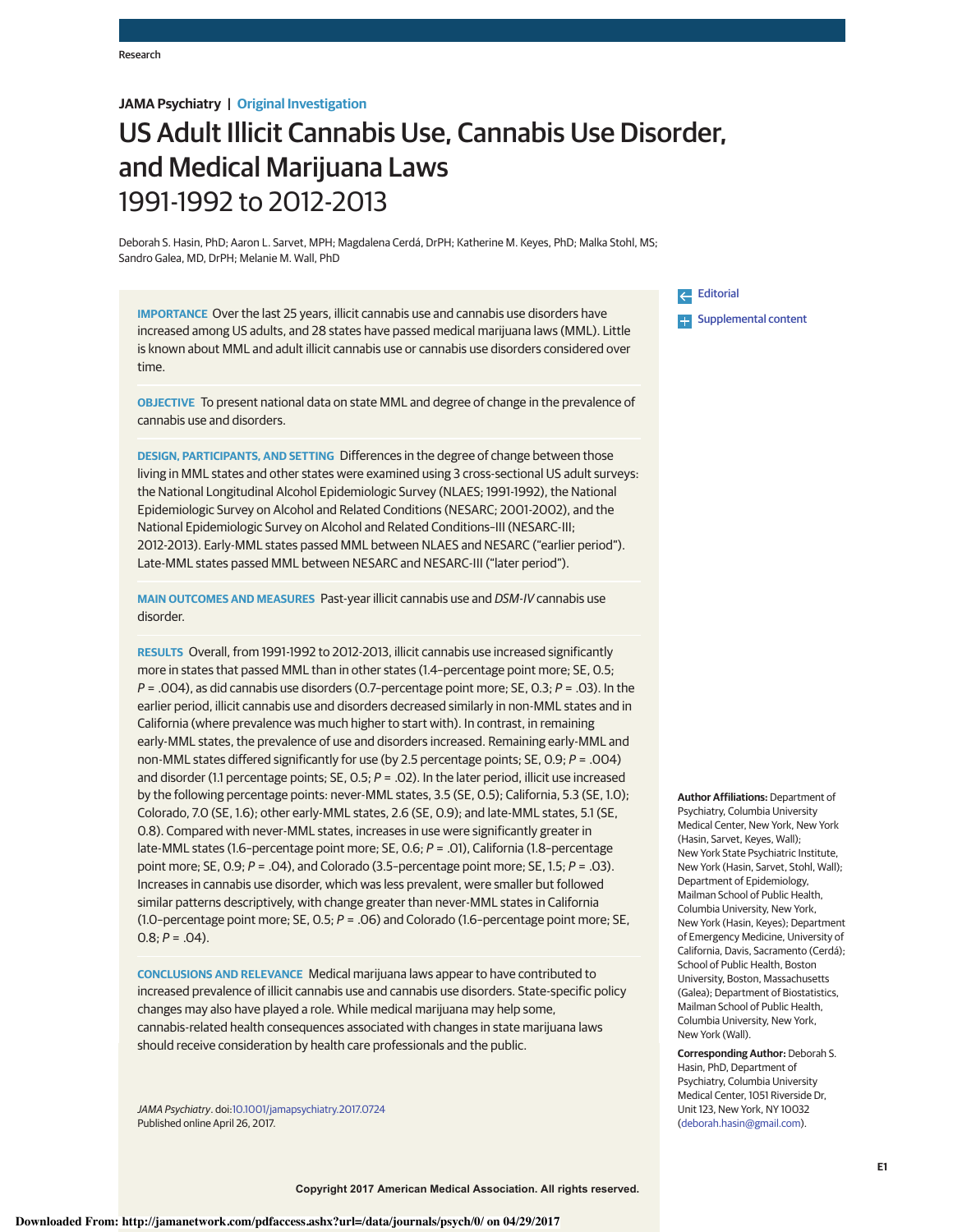**Over the last 20 years, laws and attitudes regarding can-**<br>have passed medical marijuana laws (MML). Many<br>delta marijuana laws (MML). Many nabis have changed. As of November 2016, 28 states adults now favor legalizing recreational use, $<sup>1</sup>$  and fewer view</sup> cannabis as risky.<sup>2</sup> Despite this view, while some can use cannabis without harm, $3,4$  potential consequences include impaired functioning,<sup>3-7</sup> vehicle crashes,<sup>8-11</sup> emergency department visits,<sup>12</sup> psychiatric symptoms,<sup>13-16</sup> and addiction.<sup>3,17-19</sup> Over time, the prevalence of adult illicit use and related consequences has increased.<sup>10,12,17,19-26</sup> Thus, identifying factors underlying increased adult illicit use is important. State MML may be one such factor.<sup>18</sup>

Little is known about MML and adult cannabis outcomes. Two national studies<sup>17,27</sup> showed greater use and DSM-IV–diagnosed disorders in MML states but did not examine differences before and after MML. One national study<sup>28</sup> did so, finding increased post-MML cannabis use and cannabis disorders. However, this study only addressed 2004 to 2012, adults 20 years and older, and 10 states that changed MML status.<sup>28</sup> To our knowledge, no study of differences before and after MML has used adult national data predating all MML, differentiated between earlier and more recent periods, or separately examined particular states. Differences between states that passed MML early vs late are important because the national normative context differed for early-MML states, when few such laws existed, and late-MML states, enacted when more states had MML. Also, earlier data can show if trends in cannabis use and disorder in late-passing states began prior to their MML. Further, California and Colorado warrant separate, secondary examination. In 1996, when California passed the first MML, its cannabis rates were higher than other states,<sup>29</sup> and thus its MML may have had little additional effect. Colorado (MML passed in 2000) experienced unique policy changes in 2009-2010 (eAppendix 1 in the Supplement) followed by increases in medical user applications from 500 per month to greater than 10 000 per month and from no known dispensaries to greater than 900, <sup>30</sup>-<sup>34</sup> potentially exerting additional impact on cannabis outcomes during the later period.<sup>35</sup>

We examined MML, illicit cannabis use, and cannabis use disorders in 3 cross-sectional adult surveys: the 1991-1992 National Longitudinal Alcohol Epidemiologic Survey (NLAES), 36,37 the 2001-2002 National Epidemiologic Survey on Alcohol and Related Conditions (NESARC),<sup>38-40</sup> and the 2012-2013 National Epidemiologic Survey on Alcohol and Related Conditions-III (NESARC-III).<sup>41,42</sup> Over this period, the national context for MML changed. In 1991-1992, no Americans lived in MML states; in 2001, 18.9% lived in MML states, $43$  and in 2012, more than one-third (34.3%) lived in MML states.<sup>44</sup> We therefore addressed 3 questions. First, between 1991-1992 and 2012-2013 (the overall study period), were changes in the prevalence of illicit cannabis use and disorders greater in states that ever had MML vs never had MML? Second, between 1991- 1992 and 2001-2002 (for convenience, termed the earlier period), did changes in prevalence differ between states that did and did not pass MML during this time, including and excluding California? Third, between 2001-2002 and 2012-2013 (for convenience, termed the later period), did changes in

#### **Key Points**

**Question** Are US state medical marijuana laws one of the underlying factors for increases in risk for adult cannabis use and cannabis use disorders seen since the early 1990s?

**Findings** In this analysis using US national survey data collected in 1991-1992, 2001-2002, and 2012-2013 from 118 497 participants, the risk for cannabis use and cannabis use disorders increased at a significantly greater rate in states that passed medical marijuana laws than in states that did not.

**Meaning** Possible adverse consequences of illicit cannabis use due to more permissive state cannabis laws should receive consideration by voters, legislators, and policy and health care professionals, with appropriate health care planning as such laws change.

prevalence differ between never-MML states, states passing MML during the earlier period, and states passing MML during the later period? In investigating the later period, we again kept California separate and also separated Colorado, given its 2009-2010 changes.30-<sup>34</sup>

## Methods

## Study Design and Participants

The NLAES, <sup>36,37</sup> NESARC, <sup>38-40</sup> and NESARC-III<sup>41,42</sup> surveyed adults 18 years and older in households and group quarters, using similar multistage sampling designs.20,36,39-42,<sup>45</sup> Sample weights were adjusted for selection probabilities and nonresponse. Field procedures were similar across surveys, except that the NLAES used paper-and-pencil interviews whereas the NESARC and NESARC-III used computer-assisted interviews. Because trained interviewers used similar procedures in all surveys, respondents were similarly exposed to interview questions, permitting examination of trends over time.<sup>20,42,45-47</sup> Quality assurance included training, supervision, and callbacks to verify respondent data.36,39-<sup>42</sup> The NLAES and NESARC protocols and consent procedures were approved by the institutional review boards at the US Bureau of the Census and the Office of Management and Budget; written consent was provided. The NESARC-III protocols and consent procedures were approved by institutional review boards at the National Institutes of Health and Westat; consent was verbal but recorded electronically, as approved by both institutional review boards. Overall response rates were 60% to 84%.<sup>36,39-42</sup> Eleven states in which primary sampling units were not randomly selected in NESARC-III were excluded from analyses (Table 1), yielding 41 764 participants from the NLAES, 41 184 from the NESARC, and 35 549 from the NESARC-III, totaling 118 497 participants. Sample demographic characteristics are shown in eTable 1 in the Supplement.

### Measures

The Alcohol Use Disorder and Associated Disabilities Interview Schedule (AUDADIS), a structured diagnostic interview, was used to assess substance use and DSM-IV substance use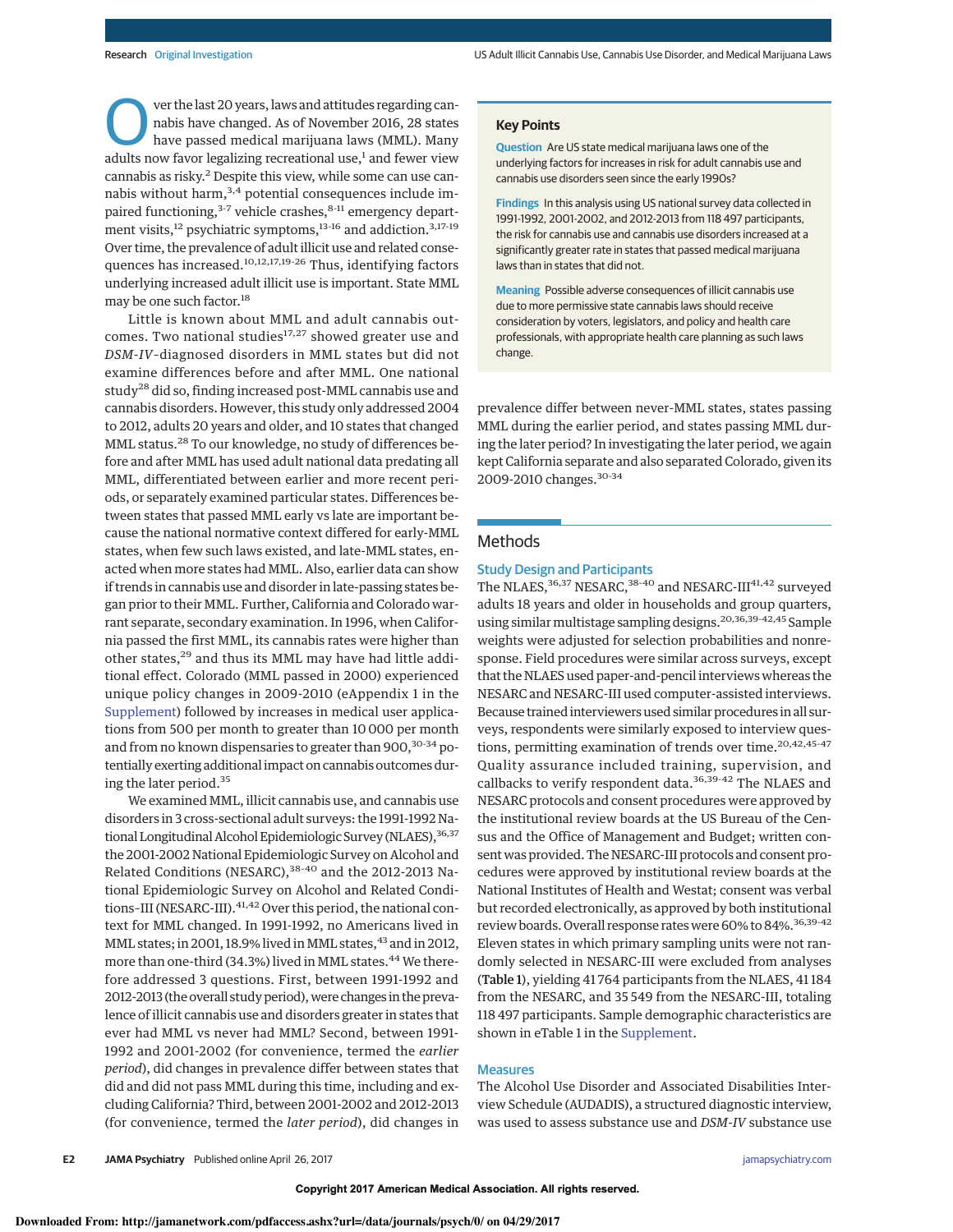Table 1. Difference in Predicted Prevalences of Past-Year Cannabis Use and DSM-IV Cannabis Use Disorder, 1991-1992 to 2012-2013: Never-MML States and Ever-MML States (Model 1)

|                                       | Model 1, Prevalence (SE) <sup>a</sup> |                                                       |  |  |  |
|---------------------------------------|---------------------------------------|-------------------------------------------------------|--|--|--|
| Outcome                               | Never-MML Statesb<br>(24 States)      | Ever-MML States <sup>c</sup><br>$(15 \text{ States})$ |  |  |  |
| Cannabis use                          |                                       |                                                       |  |  |  |
| 1991-1992                             | 4.54(0.39)                            | 5.55(0.36)                                            |  |  |  |
| 2012-2013                             | 6.70(0.39)                            | 9.15(0.54)                                            |  |  |  |
| Difference in<br>prevalence           | $+2.17(0.70)^d$                       | $+3.60(0.79)^e$                                       |  |  |  |
| DiD (ever-MML vs<br>never-MML states) | [Reference]                           | $+1.43(0.48)^{f}$                                     |  |  |  |
| Cannabis use disorder                 |                                       |                                                       |  |  |  |
| 1991-1992                             | 1.35(0.19)                            | 1.48(0.19)                                            |  |  |  |
| 2012-2013                             | 2.30(0.22)                            | 3.10(0.34)                                            |  |  |  |
| Difference in<br>prevalence           | $+0.96(0.38)^{9}$                     | $+1.62(0.47)^h$                                       |  |  |  |
| DiD (ever-MML vs<br>never-MML states) | [Reference]                           | $+0.66(0.30)^{i}$                                     |  |  |  |

Abbreviations: DiD, difference-in-difference; MML, medical marijuana laws.

a Prevalence based on participants in the 39 states included in all 3 surveys. States omitted: Alaska, Delaware, Hawaii, Idaho, Nebraska, New Hampshire, North Dakota, Rhode Island, South Dakota, West Virginia, and Wyoming. Prevalences back-transformed from marginal log-odds estimated from logistic regression interaction models (MML × survey) that included individual-level (sex, age, education, race/ethnicity, marital status, urbanicity, and poverty) and state-level (% male, % white, % < 30 y, and %  $\geq$  25 y without a high school diploma) covariates. Predicted prevalences estimated by a model with a dichotomous MML variable (ever-MML states vs never-MML states).

<sup>b</sup> Never-MML states (1996-2012): Alabama, Arkansas, Florida, Georgia, Illinois, Indiana, Iowa, Kansas, Kentucky, Louisiana, Minnesota, Mississippi, Missouri, New York, North Carolina, Ohio, Oklahoma, Pennsylvania, South Carolina, Tennessee, Texas, Utah, Virginia, and Wisconsin.

- <sup>c</sup> Ever-MML states (1996-2012): Arizona, California, Colorado, Connecticut, Maine, Maryland, Massachusetts, Michigan, Montana, Nevada, New Jersey, New Mexico, Vermont, Oregon, and Washington.
- $dP = 0.003$ ; change in never-MML states between 1991-1992 and 2012-2013.
- <sup>e</sup> P < .001; change in ever-MML states between 1991-1992 and 2012-2013.
- $f$  P = .004, change in never-MML states between 1991-1992 and 2012-2013.
- $g P = 0.01$ ; change in never-MML states between 1991-1992 and 2012-2013.
- $h^h$  P = .001; change in ever-MML states between 1991-1992 and 2012-2013.
- $i$   $P = .03$ , change in never-MML states between 1991-1992 and 2012-2013.

disorders. All 3 surveys included the same questions about illicit use in the prior 12 months, including cannabis. Illicit use was defined to participants as use without a prescription or other than prescribed, eg, to get high (eAppendix 2 in the Supplement). In the NLAES, information about cannabis was assessed only if participants used 12 or more times. For consistency with the NLAES, we analyzed cannabis use and disorders among NESARC and NESARC-III participants who used cannabis 12 or more times. Any illicit cannabis use in the past 12 months was analyzed, providing a consistent timeframe for use and disorders.

Participants with DSM-IV cannabis abuse or dependence in the past 12 months were coded positive for cannabis use disorder (abuse and dependence combined because their criteria reflect a single disorder $48$ ). All AUDADIS versions included the same core questions covering cannabis disorder criteria. A minor difference between the NLAES and NESARC was that in the NLAES, criteria were assessed with 2 questions—1 on occurrence and 1 on recurrence—while in the NESARC and NESARC-III, single questions were used.<sup>20,45</sup> Also, the NLAES but not the NESARC included 4 items assessing the "social impairment" and "use despite health problems" dependence criteria. Comparisons between DSM-IV cannabis diagnoses in the NLAES with and without these 4 questions yielded nearly identical prevalence (1.12% vs 1.06%, respectively) and nearperfect concordance (κ, 0.98), so these differences had little impact on results.

The NESARC and NESARC-III AUDADIS versions also had only minor differences. Four items were slightly reworded, 1 item was in the NESARC but not NESARC-III, and 1 item was in the NESARC-III but not NESARC. DSM-IV cannabis disorder diagnoses with and without these NESARC and NESARC-III items had near-identical prevalence and near-perfect concordance.<sup>20</sup> Thus, these minor differences could not account for the substantial prevalence increases observed between surveys. Test-retest reliability and convergent validity of AUDADIS DSM-IV cannabis disorder diagnoses is documented extensively.36,49-<sup>57</sup>

#### State-Level MML Variables

A team of legal scholars, policy analysts, and economists reviewed state policies to determine the year of MML passage.<sup>58,59</sup>Three variables were then created (eTable 2 in the Supplement). One indicated participants in states passing MML between 1991 and 2012 (ever-MML states) vs others (never-MML states), 1 indicated participants in early-MML states vs non-early–MML states (ie, never-MML and late-MML states), and 1 indicated participants in early-MML states, late-MML states, and never-MML states. Early-MML states passed MML between 1991 and 2001 (in the earlier period). Late-MML states passed MML between 2002 and 2012 (in the later period). Never-MML states had no MML by 2012. Additional variables for secondary analyses represented California and Colorado separately.

#### Individual-Level and State-Level Control Covariates

Covariates included sex, age, education (less than high school vs others), race/ethnicity (Hispanic, non-Hispanic white, non-Hispanic black, and other; self-defined using US Census Bureau categories), marital status (unmarried vs others), urbanicity (metropolitan statistical areas vs others), and poverty (less than 100%, 100% to 200%, and greater than 200% of the federal poverty level<sup>60</sup>). Following prior MML work,<sup>27,59,61,62</sup> US Census data were used to define 4 state-level covariates: percent male, percent white, percent younger than 30 years, and percent 25 years and older without a high school diploma.

## Statistical Analyses

We examined whether the degree of change between surveys differed in participants by state MML status using differencein-difference (DiD) tests.<sup>63,64</sup> By assuming that trends in non-MML states reflect what would have happened in MML states if they had not passed MML, DiD tests provide information about changes due to MML passage, with inferences strengthened if trends in MML and non-MML states did not differ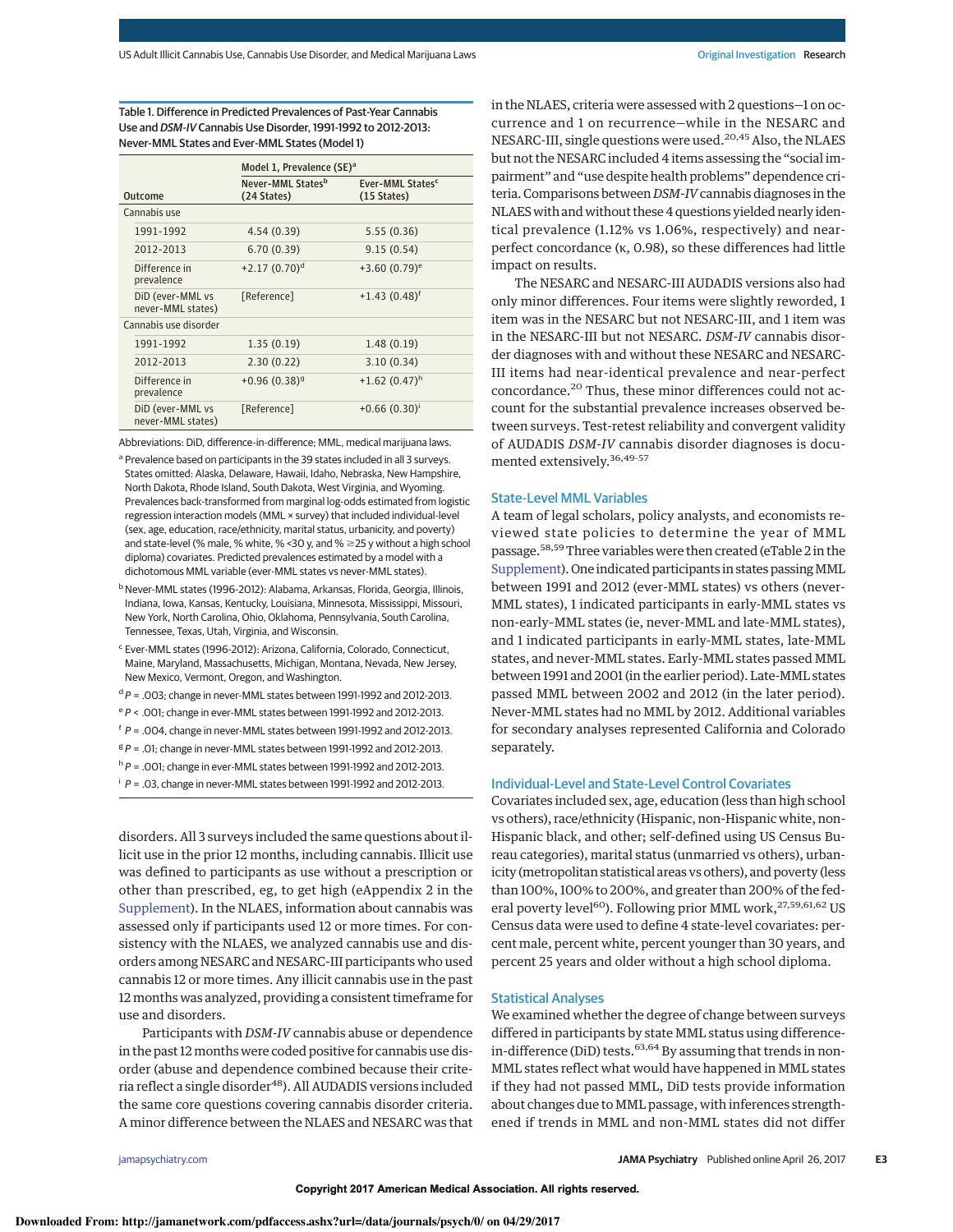before MML passage (ie, previous parallel paths<sup>65</sup>). Differencein-difference tests advantageously "difference out" fixed unmeasured factors and control for preexisting between-group differences<sup>66</sup> that might bias results. By standardizing groups across time to the overall weighted distribution of model covariates, use of predicted marginal prevalences in the DiD approach additionally eliminates varying measured covariates as explanations of results.

The 3 survey data setswere concatenated, adding a variable indicating survey. Models included survey (NLAES, NESARC, and NESARC-III), MML indicators, survey by MML interaction terms, and covariates. Sample weights in multivariable logistic regression models generated weighted predicted marginal prevalence estimates (back-transformed from marginal logodds) and SEs of cannabis outcomes in each survey within strata defined by MML variables. A first set of contrasts estimated between-survey change in predicted prevalences within MML strata.With a second set of contrasts, the DiD tests tested if these between-survey changes differed by MML strata. Differencein-difference estimates differing significantly from 0 indicated differences in change between MML vs other states.

Separate models tested MML effects during the overall period (model 1), the earlier period (model 2), and the later period (model 3). In model 1 (1991-1992 vs 2012-2013), we evaluated MML effects by testing for differential changes between ever-MML states and never-MML states. In model 2 (1991- 1992 vs 2001-2002), we evaluated early-MML effects by testing for differential changes in early-MML states vs remaining states (ie, late-MML and non-MML states), initially grouping California with other early-MML states (model 2A) and then examining California separately (model 2B). In model 3 (2001- 2002 vs 2012-2013), we tested for differential changes between never-MML states (reference) and late-MML states, California, Colorado, and the other early-MML states.

We tested the parallel-path assumption<sup>65</sup> of DiD estimators for late-MML states and Colorado by comparing their trends with non-MML states during the earlier period. Sensitivity analyses testing robustness of findings included (1) adding originally excluded NESARC and NESARC-III participants who only used cannabis 1 to 11 times to models 1, 2, and 3; (2) adding participants from all states included in each survey to models 1, 2, and 3; (3) recoding cannabis disorder to include withdrawal as a seventh criterion<sup>48</sup>; and (4) omitting participants aged 18 and 19 years for consistency with earlier research.<sup>28</sup> All analyses used SUDAAN version 11.0.1 (RTI International)<sup>67</sup> and included survey weights and stratification variables to account for the complex survey design. Results were inspected for meaningful change from models 1, 2, and 3 if DiD tests gained or lost significance. All P values were 2-tailed, and significance was set at  $P < .05$ .

## Results

## Descriptive Predicted Prevalences of Illicit Cannabis Use and Disorder

Between 1991-1992 and 2001-2002, illicit use decreased and disorder changed little. Between 2001-2002 and 2012-2013, use and disorder increased. eTable 3 in the Supplement presents predicted prevalences of use and disorder in the 39 states analyzed, by survey and MML status.

## Change in Illicit Cannabis Use and Cannabis Use Disorder by State MML Status: 1991-1992 to 2012-2013 (Model 1)

Between 1991-1992 and 2012-2013, the predicted prevalence of illicit use increased by 3.6 and 2.2 percentage points in ever-MML and never-MML states, respectively (Table 1) (Figure 1A), a significantly greater increase in ever-MML than never-MML states ( $P = .004$ ). The predicted prevalence of cannabis disorder also increased (1.6 and 1.0 percentage points) in ever-MML and never-MML states (Figure 2A), also a significantly greater change in the ever-MML states ( $P = .03$ ).

## Change During the Earlier Period: 1991-1992 to 2001-2002 (Models 2A and 2B)

From 1991-1992 to 2001-2002, when grouping California with other early-MML states in model 2A, the predicted prevalence of illicit use did not change significantly in early-MML states and decreased by 1.7 percentage points in non-early– MML states, which was not a significant difference. For cannabis disorders, change in all early-MML and non-early–MML states also did not differ significantly (model 2A) (Table 2).

Separating California from the other early states produced very different results in model 2B (Table 2) (Figure 1B and Figure 2B). Note that in 1991-1992, predicted prevalences of use and disorder were higher in California than other early-MML states (use: 7.59% vs 4.49%; P = .001; disorder: 2.08% vs 1.15%;  $P = .02$ ). Nevertheless, for use, decreases in California and non-early–MML states (−2.0vs −1.7 percentage points) did not differ significantly, nor did the slight decreases in cannabis disorder.

In contrast, in the other 5 early-MML states, prevalences of use and disorder increased. The change in remaining early-MML states differed from non-MML states for use (by 2.5 percentage points;  $P = .004$ ) and disorder (1.1 percentage points;  $P = .02$ ).

## Change During the Later Period: 2001-2002 to 2012-2013 (Model 3)

From 2001-2002 to 2012-2013, predicted prevalences of illicit cannabis use and cannabis disorder increased by the following percentage points: never-MML states, 3.5 and 1.0, respectively; California, 5.3 and 2.0; Colorado, 7.0and 2.7; other early-MML states, 2.6 and 0.1; and late-MML states, 5.1 and 1.7. Compared with change in never-MML states, increases in use were significantly greater in late-MML states  $(P = .01)$ , California ( $P = .04$ ), and Colorado ( $P = .03$ ) (Table 3) (Figure 1C). Comparing increases in prevalence of cannabis disorder with never-MML states (the reference group), change in late-MML states was not significant ( $P = .12$ ) but was greater at a trend level in California ( $P = .06$ ) and significantly greater in Colorado ( $P = .04$ ) (Table 3) (Figure 2C).

## Parallel Paths Sensitivity Analyses

The pre-MML parallel-path assumption was supported by a lack of difference during the earlier period in changes between non-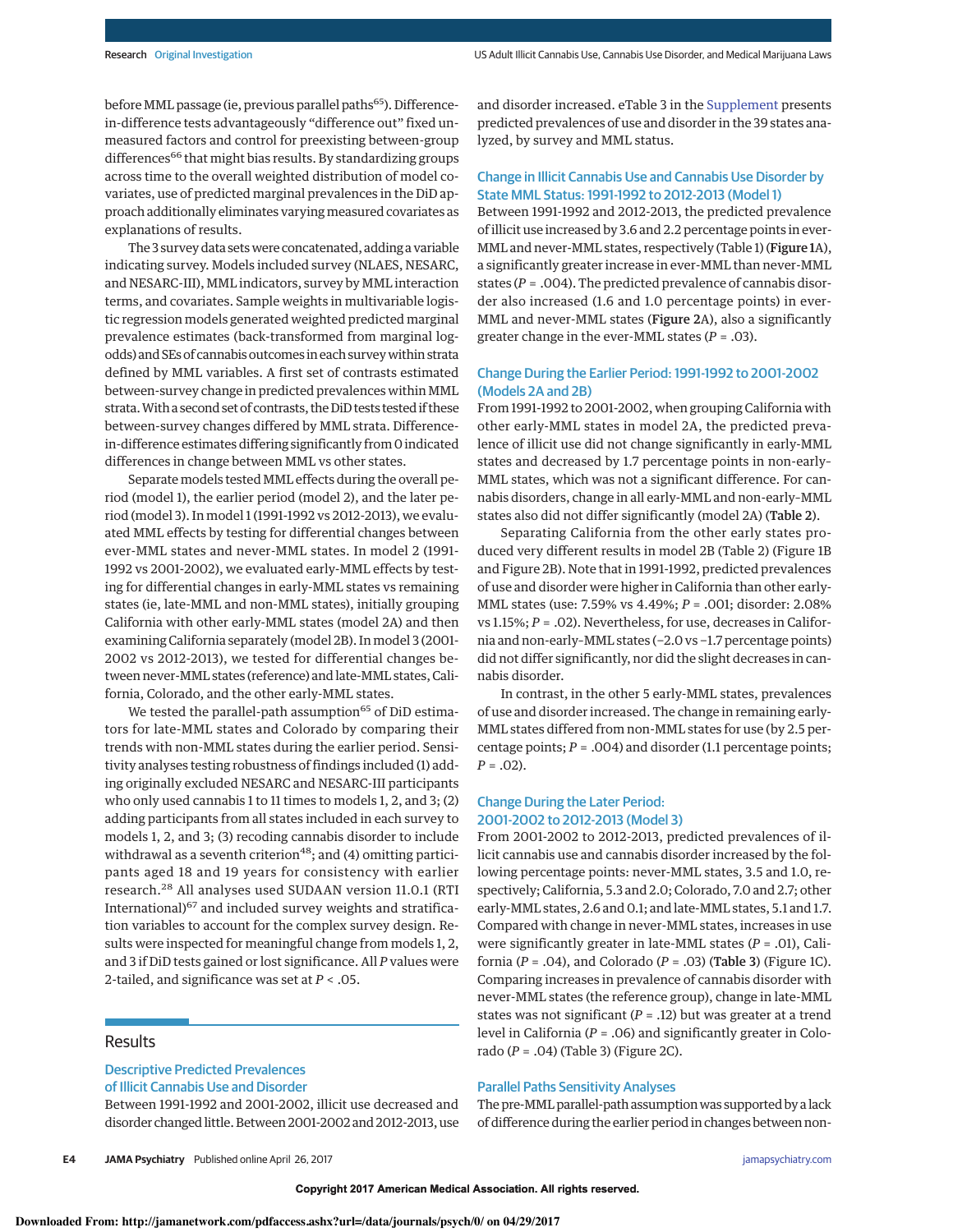### Figure 1. Medical Marijuana Laws (MML) and Marijuana Use in the Past 12 Months





**C** 2001-2002 to 2012-2013 (later period)



Prevalences predicted by logistic regression model 1 (A), model 2B (B), and model 3 (C). Models controlled for sex, age (18-29, 30-39, 40-49, and  $\geq$  50 years), education (<high school vs others), race/ethnicity (Hispanic, non-Hispanic white, non-Hispanic black, and other), marital status (unmarried vs others), urbanicity (metropolitan statistical areas vs others), and poverty (<100%, 100%-200%, and >200% of the federal poverty level). Early-MML states (1996-2001) include California, Colorado, Maine, Nevada, Oregon, and Washington. Late-MML states (2002-2012) include Arizona, Connecticut, Maryland, Massachusetts, Michigan, Montana, New Jersey, New Mexico, and Vermont. Trend lines are included for visual comparison; they do not imply that the trend was linearly changing over time. NESARC indicates the National Epidemiologic Survey on Alcohol and Related Conditions; NESARC-III, the National Epidemiologic Survey on Alcohol and Related Conditions–III; NLAES, the National Longitudinal Alcohol Epidemiologic Survey.



Figure 2. Medical Marijuana Laws (MML) and DSM-IV Cannabis

**B** 1991-1992 to 2001-2002 (earlier period)



**C** 2001-2002 to 2012-2013 (later period)



Prevalences predicted by logistic regression model 1 (A), model 2B (B), and model 3 (C). Models controlled for sex, age (18-29, 30-39, 40-49, and  $\geq$  50 years), education (<high school vs others), race/ethnicity (Hispanic, non-Hispanic white, non-Hispanic black, and other), marital status (unmarried vs others), urbanicity (metropolitan statistical areas vs others), and poverty (<100%, 100%-200%, and >200% of the federal poverty level). Early-MML states (1996-2001) include California, Colorado, Maine, Nevada, Oregon, and Washington. Late-MML states (2002-2012) include Arizona, Connecticut, Maryland, Massachusetts, Michigan, Montana, New Jersey, New Mexico, and Vermont. Trend lines are included for visual comparison; they do not imply that the trend was linearly changing over time. NESARC indicates the National Epidemiologic Survey on Alcohol and Related Conditions; NESARC-III, the National Epidemiologic Survey on Alcohol and Related Conditions–III; NLAES, the National Longitudinal Alcohol Epidemiologic Survey.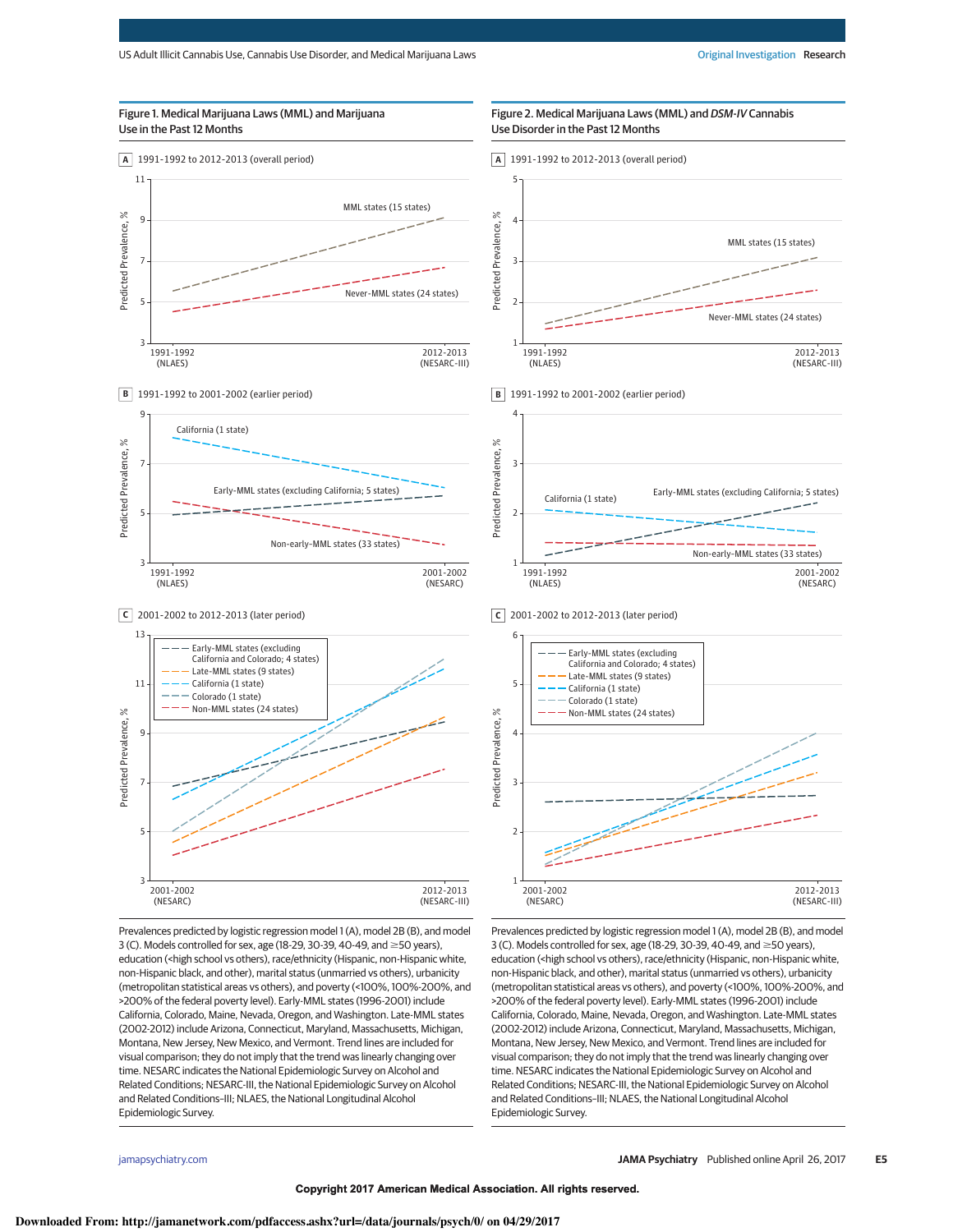Table 2. Differences in Predicted Prevalences of Past-Year Cannabis Use and DSM-IV Cannabis Use Disorder, 1991-1992 to 2001-2002: Non-Early–MML States and Early-MML States (Models 2A and 2B)

|                                                   | Prevalence <sup>a</sup> (SE)                     |                                                 |                                                   |                      |  |  |
|---------------------------------------------------|--------------------------------------------------|-------------------------------------------------|---------------------------------------------------|----------------------|--|--|
|                                                   | Model 2A <sup>b</sup>                            |                                                 | Model 2B <sup>c</sup>                             |                      |  |  |
| <b>Outcome</b>                                    | Non-Early-MML States (33<br>States) <sup>d</sup> | All Early-MML States (6<br>States) <sup>e</sup> | All Early-MML States but<br>California (5 States) | California (1 State) |  |  |
| Cannabis use                                      |                                                  |                                                 |                                                   |                      |  |  |
| 1991-1992                                         | 4.97(0.44)                                       | 6.34(0.48)                                      | 4.49(0.53)                                        | 7.59(0.71)           |  |  |
| 2001-2002                                         | 3.29(0.14)                                       | 5.24(0.47)                                      | 5.26(0.71)                                        | 5.58(0.60)           |  |  |
| Change in prevalence                              | $-1.69(0.42)^f$                                  | $-1.10(0.59)$                                   | $+0.77(0.87)$                                     | $-2.01(0.74)^{9}$    |  |  |
| DiD (early-MML states vs<br>non-early-MML states) | [Reference]                                      | $+0.58(0.62)^h$                                 | $+2.51(0.85)^{i}$                                 | $-0.27(0.80)^{j}$    |  |  |
| Cannabis use disorder                             |                                                  |                                                 |                                                   |                      |  |  |
| 1991-1992                                         | 1.43(0.22)                                       | 1.73(0.23)                                      | 1.15(0.25)                                        | 2.08(0.33)           |  |  |
| 2001-2002                                         | 1.36(0.08)                                       | 1.86(0.28)                                      | 2.22(0.42)                                        | 1.62(0.28)           |  |  |
| Change in prevalence                              | $-0.07(0.21)$                                    | $+0.14(0.33)$                                   | $+1.07(0.49)^{k}$                                 | $-0.46(0.37)$        |  |  |
| DiD (early-MML states vs<br>non-early-MML states) | [Reference]                                      | $+0.21(0.35)^{l}$                               | $+1.13(0.47)^m$                                   | $-0.40(0.40)^n$      |  |  |

Abbreviations: DiD, difference-in-difference; MML, medical marijuana laws.

<sup>a</sup> Prevalence based on participants in the 39 states included in all 3 surveys. States omitted: Alaska, Delaware, Hawaii, Idaho, Nebraska, New Hampshire, North Dakota, Rhode Island, South Dakota, West Virginia, and Wyoming. Prevalences back-transformed from marginal log-odds estimated from logistic regression interaction models (MML × survey) that included individual-level (sex, age, education, race/ethnicity, marital status, urbanicity, and poverty) and state-level (% male, % white, % < 30 y, and  $% \geq 25$  y without a high school diploma) covariates. Predicted prevalences estimated by a model with a dichotomous MML variable (non-early–MML states vs early-MML states).

b Predicted prevalences estimated by a model with a dichotomous MML variable (early-MML states vs non-early–MML states).

<sup>c</sup> Predicted prevalences estimated by an identical model to model 2A, except California was specified as a separate group.

<sup>d</sup> Non-early–MML states: Alabama, Arizona, Arkansas, Connecticut, Florida, Georgia, Illinois, Indiana, Iowa, Kansas, Kentucky, Louisiana, Maryland,

MML states and late-MML states (eTable 4 in the Supplement) as well as non-MML states and Colorado (eTable 4 and eFigures 1 and 2 in the Supplement). Sensitivity analyses (eTable 5 in the Supplement) did not change results meaningfully, indicating robust main findings.

## **Discussion**

In 3 cross-sectional national surveys spanning 20years, we investigated whether increases in US adult illicit cannabis use and cannabis use disorders followed implementation of MML. Over the entire period, predicted prevalences of illicit use and disorders increased to a greater degree in states that passed MML than in other states. Holding population size and demographic distributions constant from 1991 to 2012, an additional 1.1 million adult illicit cannabis users and an additional 500 000 adults with a DSM-IV–diagnosed cannabis disorder may be attributable to medical marijuana law passage. Given the potential consequences of use and persistent disability associated with cannabis use disorders, $3,68$  this represents a serious public health problem.

During the earlier period (1991-1992 to 2001-2002), prevalences in the 5 early-MML states (excluding California) increased in contrast to decreases in non-MML states and Cali-

Massachusetts, Michigan, Minnesota, Mississippi, Missouri, Montana, New Jersey, New Mexico, New York, North Carolina, Ohio, Oklahoma, Pennsylvania, South Carolina, Tennessee, Texas, Utah, Vermont, Virginia, and Wisconsin.

<sup>e</sup> Early-MML states (1996-2001): California, Colorado, Maine, Nevada, Oregon, and Washington.

<sup>f</sup> P < .001; change in non-early–MML states between 1991 and 2001.

 ${}^{g}P$  = .009; change in California between 1991 and 2001.

- $P = .004$ .
- $j$   $P = .74$ .
- $k \cdot P = 0.03$ ; change in all early-MML states but California between 1991 and 2001.
- $^{\dagger}$  P = .55.
- $mp = .02$ .
- $n p = 0.33$ .

fornia. In 1991-1992, the sharply higher rates of cannabis use and disorder in California than in other states (use, 69% higher; disorder, 80% higher) suggest that California, a bellwether state, differed from other states from the start, consistent with 1995 findings of higher cannabis use in California communities than elsewhere.<sup>29</sup> Therefore, an already permissive environment in California may have overridden further MML effects. However, in other early-MML states, MML contributed to increased illicit use and disorder, contrary to a nationally decreasing trend.

During the later period (2001-2002 to 2012-2013), illicit use increased significantly more in late-MML states than in never-MML states. (The lack of significant differences in early-MML states could be due to absence of strong lagged effects, waning MML effects over time, or local factors.) Our inference that MML contributed to increased illicit use in late-MML states is strengthened by the lack of such differences in late-MML states during the earlier period (eTable 4 in the Supplement). Further, greater increases in cannabis use and disorder in Colorado than in never-MML states suggests that well-documented 2009-2010 policy changes and dispensary proliferation (eAppendix 1 in the Supplement) contributed to increases in use and disorder, particularly because similar increases did not occur there during the earlier period (eTable 4 and eFigures 1 and 2 in the Supplement). Substantial increases also occurred in California during

 $h p = 0.35$ .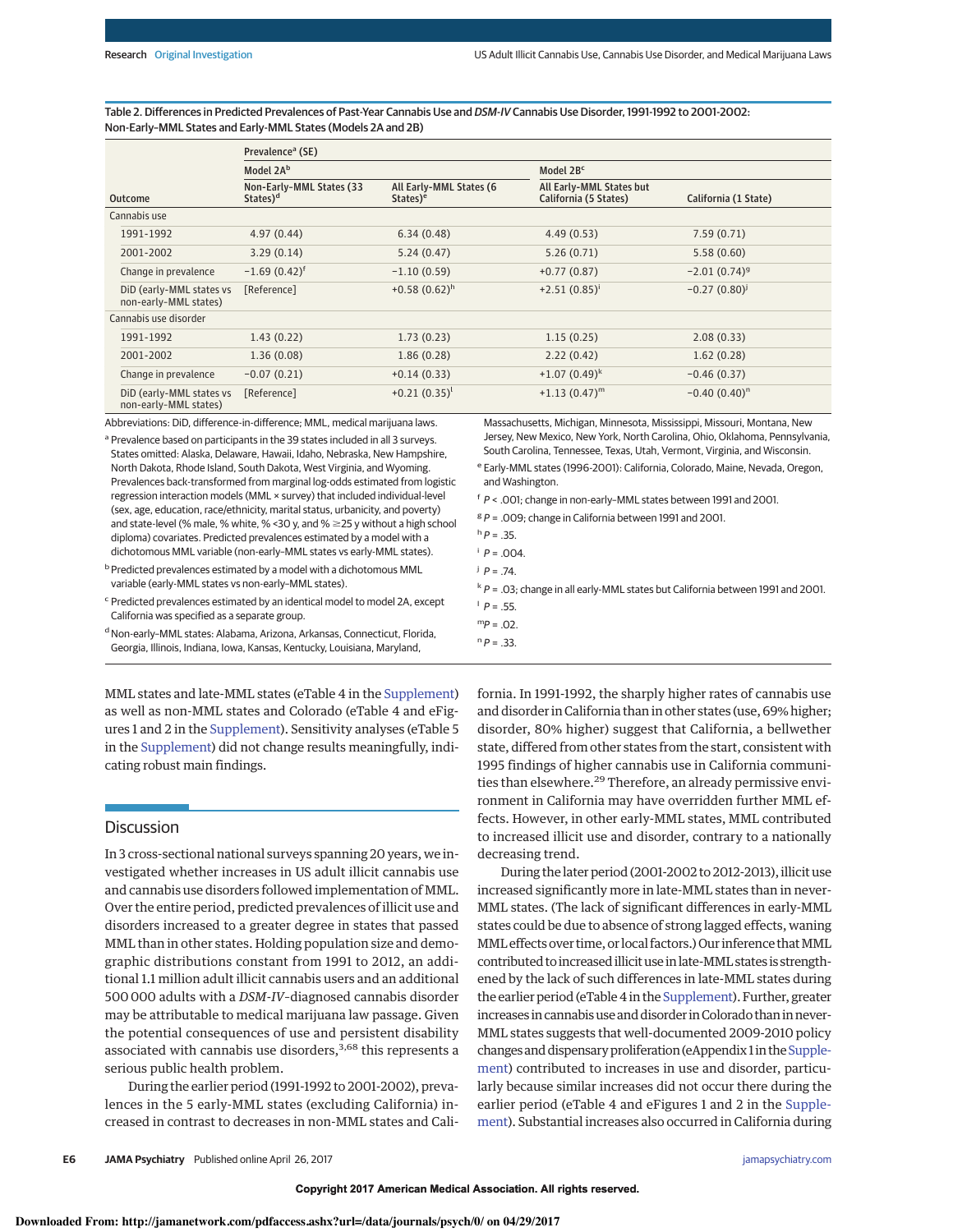Table 3. Differences in Predicted Prevalences of Past-Year Cannabis Use and DSM-IV Cannabis Use Disorder, 2001-2002 to 2012-2013: Never-MML States, Early-MML States, and Late-MML States (Model 3)<sup>a</sup>

|                                       | Model 3, Prevalence <sup>b</sup> (SE)              |                                                                                       |                                                      |                      |                    |  |  |
|---------------------------------------|----------------------------------------------------|---------------------------------------------------------------------------------------|------------------------------------------------------|----------------------|--------------------|--|--|
| <b>Outcome</b>                        | <b>Never-MML States</b><br>$(24 \text{ States})^c$ | <b>All Early-MML States</b><br>but California and<br>Colorado (4 States) <sup>d</sup> | <b>All Late-MML States</b><br>$(9 \text{ States})^e$ | California (1 State) | Colorado (1 State) |  |  |
| Cannabis use                          |                                                    |                                                                                       |                                                      |                      |                    |  |  |
| 2001-2002                             | 3.12(0.15)                                         | 5.93(0.81)                                                                            | 3.64(0.31)                                           | 5.39(0.59)           | 4.10(0.62)         |  |  |
| 2012-2013                             | 6.62(0.41)                                         | 8.55(0.69)                                                                            | 8.74(0.74)                                           | 10.72 (0.98)         | 11.13(1.64)        |  |  |
| Change in prevalence                  | $+3.50(0.47)^f$                                    | $+2.62(0.93)^{9}$                                                                     | $+5.11(0.75)^h$                                      | $+5.33(0.95)^{i}$    | $+7.03(1.62)^{j}$  |  |  |
| DiD (ever-MML vs<br>never-MML states) | [Reference]                                        | $-0.87(0.89)^k$                                                                       | $+1.61(0.63)^{l}$                                    | $+1.83(0.89)^m$      | $+3.53(1.54)^n$    |  |  |
| Cannabis use disorder                 |                                                    |                                                                                       |                                                      |                      |                    |  |  |
| 2001-2002                             | 1.29(0.09)                                         | 2.61(0.48)                                                                            | 1.51(0.20)                                           | 1.57(0.28)           | 1.34(0.47)         |  |  |
| 2012-2013                             | 2.33(0.24)                                         | 2.74(0.49)                                                                            | 3.21(0.47)                                           | 3.58(0.55)           | 4.02(0.81)         |  |  |
| Change in prevalence                  | $+1.04(0.28)$ <sup>o</sup>                         | $+0.13(0.61)$                                                                         | $+1.70(0.49)^p$                                      | $+2.00(0.54)^{q}$    | $+2.68(0.84)^r$    |  |  |
| DiD (ever-MML vs<br>never-MML states) | [Reference]                                        | $-0.91(0.61)^s$                                                                       | $+0.65(0.42)^t$                                      | $+0.96(0.49)^{u}$    | $+1.64(0.77)^{v}$  |  |  |

Abbreviations: DiD, difference-in-difference; MML, medical marijuana laws.

<sup>a</sup> States included were the 39 with data in all 3 surveys. States omitted: Alaska, Delaware, Hawaii, Idaho, Nebraska, New Hampshire, North Dakota, Rhode Island, South Dakota, West Virginia, and Wyoming. The predicted prevalences from the later period were estimated by a model with a trichotomous MML variable (early-MML states vs late-MML states vs never-MML states).

b Predicted prevalences estimated by a model with a 5-level MML variable (early-MML states vs late-MML states vs California vs Colorado vs never-MML states). Prevalences back-transformed from marginal log-odds estimated from logistic regression interaction models (MML × survey) that included individual-level (sex, age, education, race/ethnicity, marital status, urbanicity, and poverty) and state-level (% male, % white, % < 30 y, and %  $\geq$  25 y without a high school diploma) covariates.

<sup>c</sup> Never-MML states (1996-2012): Alabama, Arkansas, Florida, Georgia, Illinois, Indiana, Iowa, Kansas, Kentucky, Louisiana, Minnesota, Mississippi, Missouri, New York, North Carolina, Ohio, Oklahoma, Pennsylvania, South Carolina, Tennessee, Texas, Utah, Virginia, and Wisconsin.

<sup>e</sup> Late-MML states (2002-2012): Arizona, Connecticut, Maryland, Massachusetts, Michigan, Montana, New Jersey, New Mexico, and Vermont.

<sup>f</sup> P < .001; change in never-MML states between 2001 and 2012.

the later period, consistent with qualitative observations of marijuana dispensary proliferation,<sup>69</sup> although centralized California dispensary documentation is lacking. Additional research is needed on late MML and cannabis use disorder and how major policy changes and their implementation<sup>58,70</sup> relate to public health consequences in MML states.

Increases in cannabis use associated with MML may have resulted from increasing availability, potency,<sup>71</sup> perceived safety/acceptability,<sup>61</sup> generally permissive attitudes (because other substance use and disorders also increased  $42,72,73$ ), greater use for coping with depression and anxiety (A.L.S., M.M.W., K.M.K., M.C., D.S.H.; unpublished data; 2017), or diminished economic opportunities.<sup>21</sup> Future studies should investigate such mechanisms.

The previous study of pre-post MML changes in adults<sup>28</sup> also found post-MML increases in cannabis use and disorder, supporting our results. However, while this study had an important advantage in that consecutive years of survey data were analyzed, only 8 years were included, changes in only 10 MML states were examined, early-MML vs late-MML

 ${}^{g}P$  < .001; change in all early-MML states (except California) between 2001 and 2012.

h P < .001; change in all late-MML states between 2001 and 2012.

 $i$   $P$  < .001; change in California only between 2001 and 2012.

 $^{j}$  P < .001; change in Colorado only between 2001 and 2012.

- $k \cdot P = 0.33$ .
- $P = 01$

<sup>o</sup> P < .001; change in never-MML states between 2001 and 2012.

 $P$  P = .001; change in all late-MML states between 2001 and 2012.

<sup>q</sup> P < .001; change in California only between 2001 and 2012.

 $\lceil P = .002$ ; change in Colorado only between 2001 and 2012.

effects were not addressed, and the survey did not differentiate between medical and illicit users, so medical use may have been included in its estimates.<sup>28</sup> Finally, the diagnostic measure used in that study may have low sensitivity<sup>74</sup> and validity.<sup>75</sup> Thus, our examination of MML effects on adult illicit (ie, nonmedical) cannabis use contributes important new information.

To our knowledge, studies using DiD methods have not shown post-MML increases in adolescent cannabis use.28,59,76-<sup>78</sup> The reasons MML differentially affect adolescents and adults merit investigation.

Since 2012, 8 states have legalized recreational cannabis use. Research is needed on the effects of these laws, which may differ from MML.<sup>61</sup>

## Limitations and Strengths

Study limitations are noted. Measures were self-reported. Diminished underreporting as cannabis gained acceptability could have influenced observed increases between the NESARC and NESARC-III, as could other methodological

d Early-MML states (except California and Colorado) (1996-2001): Maine, Nevada, Oregon, and Washington.

 $mp = .04$ .

 $n p = .03$ .

 $P = .14$ .

 $t$   $P = 12$ .

 $^{\text{u}}P = .06$ .  $^{\vee}P = .04$ .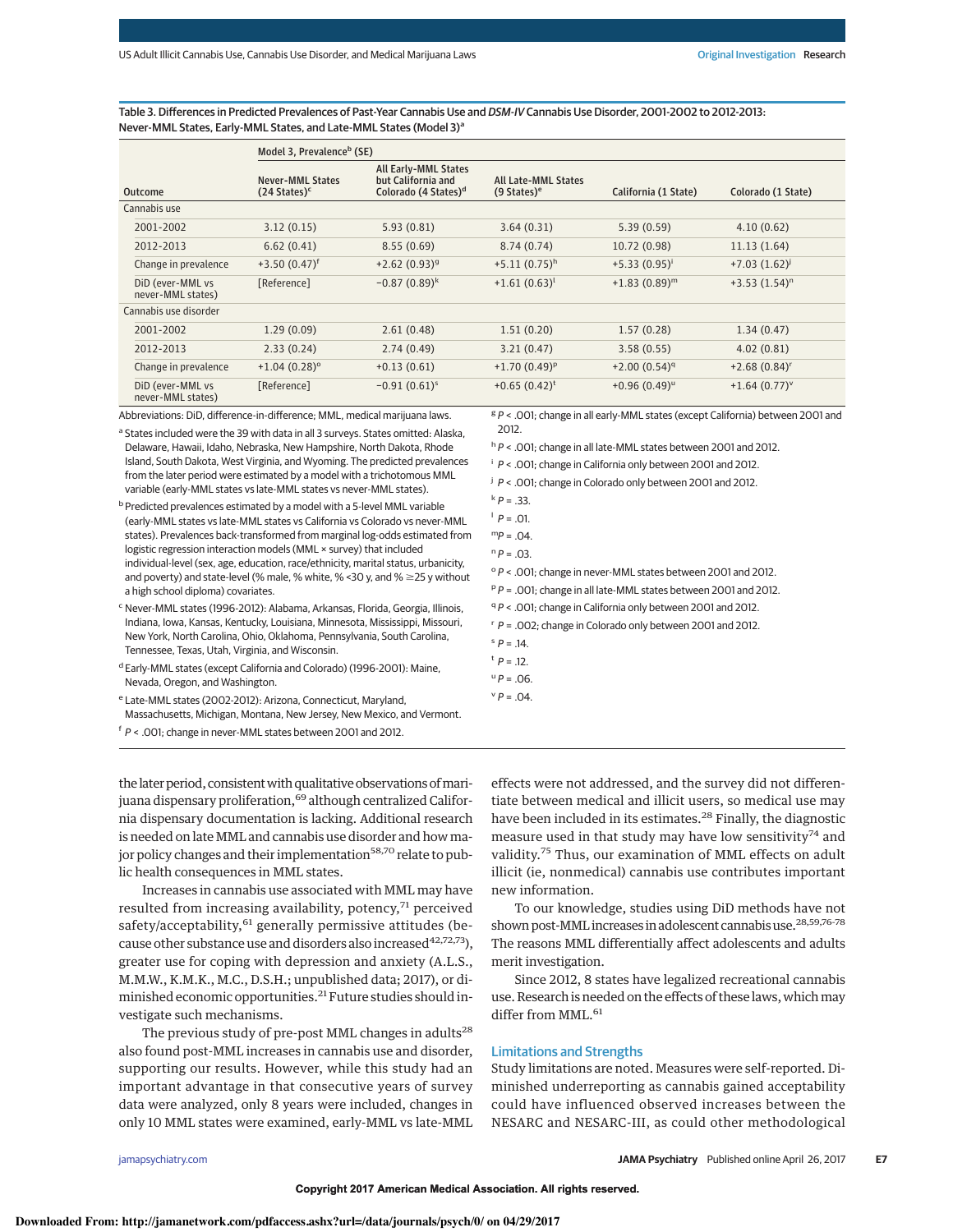issues.<sup>79,80</sup> However, numerous other cannabis-related consequences also increased over this period,<sup>10,17,19,22,24,25</sup> supporting the validity of NESARC to NESARC-III comparisons.<sup>75</sup> In any case, there is no reason to expect that such methodological issues would have influenced potential differences between medical marijuana states and other locations. Also, the early and later periods were defined by dates of the surveys. Exploring other definitions of early and later in suitable data could contribute useful information, eg, before and after major policy changes. The treatment of California and Colorado is termed as secondary. While these results contribute important information, further research is needed on these states relative to the national context if suitable data can be found. Ideally, all 3 surveys would have included all 50 states. However, approximately equal proportions of ever-MML and never-MML states were excluded, and analyses suggested that omitted states would not have changed the results. Additionally, we used data sets from only 3 periods, precluding formal testing of the prior parallel-path assumption for the early-MML states. However, 2 smaller surveys conducted in 1984 and 1990<sup>81</sup> suggest descriptively that early-MML states other than California did not begin their sharp increase prior to MML passage (eTable 6 and eFigure 3 in the Supplement; written personal communication, William Kerr, PhD, February 2017). Study strengths include that results contribute knowledge from more than 100 000 participants in 39 states across 2 decades. Topics for future research include whether other outcomes (eg, cannabis use frequency and other substance use) were affected by MML and whether individual or state characteristics modify MML effects.

## **Conclusions**

This study suggests that MML contributed to increasing US adult illicit cannabis use and cannabis disorders. Policy and clinical professionals should recognize that cannabis disorders can be severe,<sup>3,82</sup> treatment needs are increasing, and treatment can be effective.<sup>83-85</sup> Medical marijuana laws may benefit some with medical problems. However, changing state laws (medical or recreational) may also have adverse public health consequences. A prudent interpretation of our results is that professionals and the public should be educated on risks of cannabis use and benefits of treatment,<sup>3</sup> and prevention/ intervention services for cannabis disorders should be provided.<sup>20</sup>

#### ARTICLE INFORMATION

**Accepted for Publication:** March 1, 2017.

**Published Online:** April 26, 2017. doi:10.1001/jamapsychiatry.2017.0724

**Author Contributions:** Mr Sarvet and Ms Stohl had full access to all the data in the study and take responsibility for the integrity of the data and the accuracy of the data analysis.

Study concept and design: Hasin, Sarvet, Galea, Wall.

Acquisition, analysis, or interpretation of data: All authors.

Drafting of the manuscript: Hasin, Sarvet, Stohl, Wall.

Critical revision of the manuscript for important intellectual content: Hasin, Sarvet, Cerdá, Keyes, Galea, Wall.

Statistical analysis: Sarvet, Stohl.

Obtained funding: Hasin. Administrative, technical, or material support:

Hasin, Cerdá, Keyes, Wall. Supervision: Hasin, Sarvet, Galea.

**Conflict of Interest Disclosures:** None reported.

**Funding/Support:** The design, conduct, data collection, and management of the 3 surveys analyzed in this article, the National Longitudinal Alcohol Epidemiologic Survey (NLAES), National Epidemiologic Survey on Alcohol and Related Conditions (NESARC), and National Epidemiologic Survey on Alcohol and Related Conditions–III (NESARC-III), were sponsored by the National Institute on Alcohol Abuse and Alcoholism and funded in part by the Intramural Research Program of the National Institutes of Health, with additional support from the National Institute on Drug Abuse. Additionally, Dr Hasin is supported by grant R01DA034244 and Dr Cerdá by grants K01DA030449 and R01DA040924-01A1 from the National Institute on Drug Abuse, Dr Keyes by grant K01AA021511 from the National Institute on Alcohol Abuse and Alcoholism, and Drs Hasin and Wall from the New York State Psychiatric Institute.

**Role of the Funder/Sponsor:** The funders had no role in the analysis and interpretation of the data; preparation, review, or approval of the manuscript; and decision to submit the manuscript for publication.

**Additional Contributions:** We acknowledge the generosity of William Kerr, PhD (Director of the Alcohol Research Center) (funded by P50AA005595 from the National Institute on Alcohol Abuse and Alcoholism), for providing us with the prevalences of cannabis use in 1984 and 1990 from the National Alcohol Surveys 7 and 8.

#### **REFERENCES**

**1**. Gallup. Majority continues to support pot legalization in US. http://www.gallup.com/poll /179195/majority-continues-support-pot -legalization.aspx. Accessed June 8, 2015.

**2**. Pacek LR, Mauro PM, Martins SS. Perceived risk of regular cannabis use in the United States from 2002 to 2012: differences by sex, age, and race/ethnicity. Drug Alcohol Depend. 2015;149:232- 244.

**3**. Hasin DS, Kerridge BT, Saha TD, et al. Prevalence and correlates of DSM-5 cannabis use disorder, 2012-2013: findings from the National Epidemiologic Survey on Alcohol and Related Conditions-III. Am J Psychiatry. 2016;173(6):588-599.

**4**. Fergusson DM, Boden JM, Horwood LJ. Psychosocial sequelae of cannabis use and implications for policy: findings from the Christchurch Health and Development Study. Soc Psychiatry Psychiatr Epidemiol. 2015;50(9):1317-1326.

**5**. Lev-Ran S, Imtiaz S, Taylor BJ, Shield KD, Rehm J, Le Foll B. Gender differences in health-related quality of life among cannabis users: results from the National Epidemiologic Survey on Alcohol and

Related Conditions. Drug Alcohol Depend. 2012;123 (1-3):190-200.

**6**. Compton WM, Gfroerer J, Conway KP, Finger MS. Unemployment and substance outcomes in the United States 2002-2010. Drug Alcohol Depend. 2014;142:350-353.

**7**. Kalousova L, Burgard SA. Unemployment, measured and perceived decline of economic resources: contrasting three measures of recessionary hardships and their implications for adopting negative health behaviors. Soc Sci Med. 2014;106:28-34.

**8**. Lenné MG, Dietze PM, Triggs TJ, Walmsley S, Murphy B, Redman JR. The effects of cannabis and alcohol on simulated arterial driving: influences of driving experience and task demand. Accid Anal Prev. 2010;42(3):859-866.

**9**. Hartman RL, Huestis MA. Cannabis effects on driving skills. Clin Chem. 2013;59(3):478-492.

**10**. Brady JE, Li G. Trends in alcohol and other drugs detected in fatally injured drivers in the United States, 1999-2010. Am J Epidemiol. 2014; 179(6):692-699.

**11**. Ramaekers JG, Berghaus G, van Laar M, Drummer OH. Dose related risk of motor vehicle crashes after cannabis use. Drug Alcohol Depend. 2004;73(2):109-119.

**12**. Zhu H, Wu LT. Trends and correlates of cannabis-involved emergency department visits: 2004 to 2011.J Addict Med. 2016;10(6):429-436.

**13**. Davis GP, Compton MT, Wang S, Levin FR, Blanco C. Association between cannabis use, psychosis, and schizotypal personality disorder: findings from the National Epidemiologic Survey on Alcohol and Related Conditions. Schizophr Res. 2013;151(1-3):197-202.

**14**. Di Forti M, Marconi A, Carra E, et al. Proportion of patients in south London with first-episode psychosis attributable to use of high potency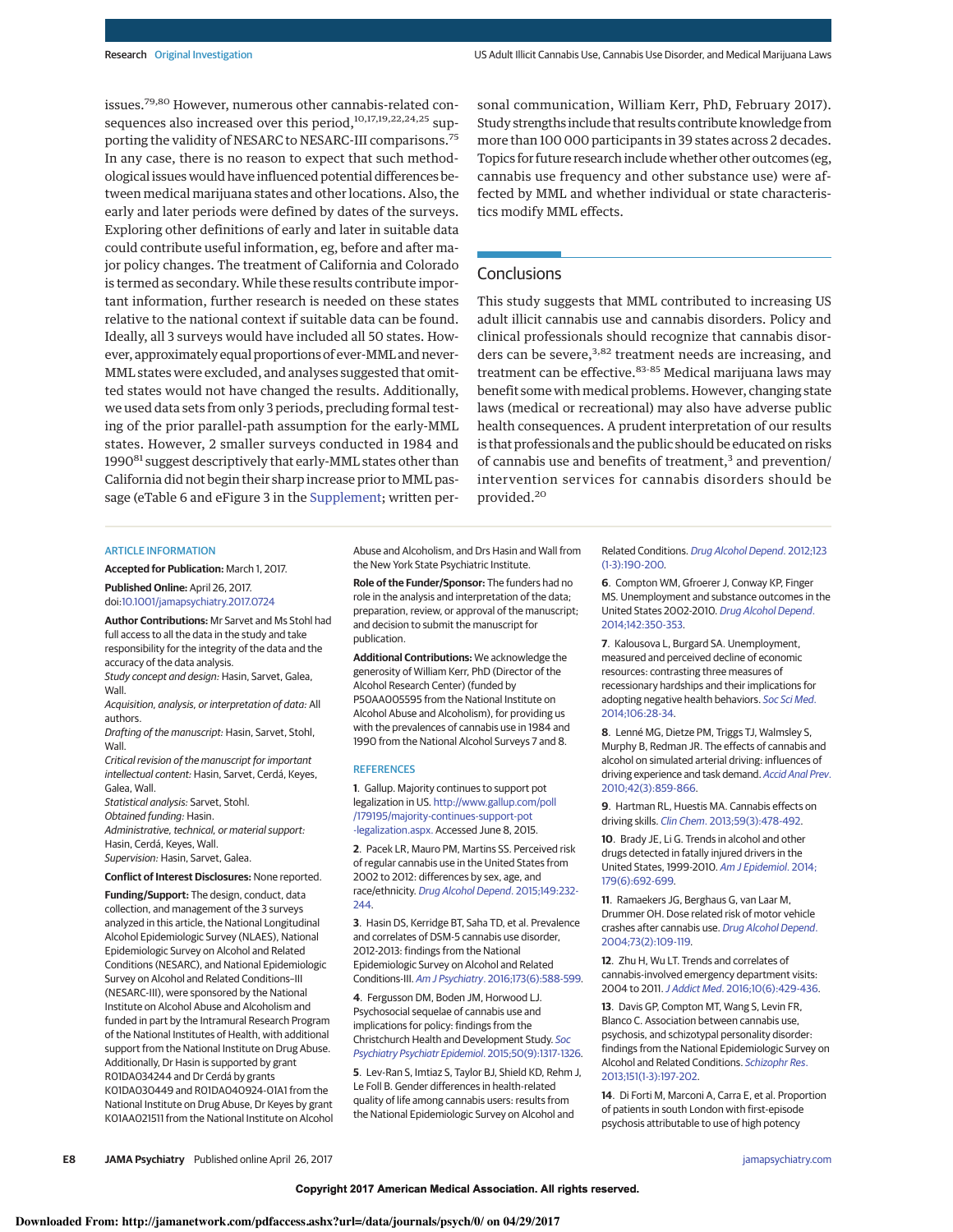#### cannabis: a case-control study. Lancet Psychiatry. 2015;2(3):233-238.

**15**. Danielsson AK, Lundin A, Allebeck P, Agardh E. Cannabis use and psychological distress: an 8-year prospective population-based study among Swedish men and women. Addict Behav. 2016;59: 18-23.

**16**. Blanco C, Hasin DS, Wall MM, et al. Cannabis use and risk of psychiatric disorders: prospective evidence from a US national longitudinal study. JAMA Psychiatry. 2016;73(4):388-395.

**17**. Bonn-Miller MO, Harris AH, Trafton JA. Prevalence of cannabis use disorder diagnoses among veterans in 2002, 2008, and 2009. Psychol Serv. 2012;9(4):404-416.

**18**. Volkow ND, Baler RD, Compton WM, Weiss SR. Adverse health effects of marijuana use. N Engl J Med. 2014;370(23):2219-2227.

**19**. Gubatan J, Staller K, Barshop K, Kuo B. Cannabis abuse is increasing and associated with increased emergency department utilization in gastroenterology patients. Dig Dis Sci. 2016;61(7): 1844-1852.

**20**. Hasin DS, Saha TD, Kerridge BT, et al. Prevalence of marijuana use disorders in the United States between 2001-2002 and 2012-2013.JAMA Psychiatry. 2015;72(12):1235-1242.

**21**. Carliner H, Mauro PM, Brown QL, et al. The widening gender gap in marijuana use prevalence in the US during a period of economic change, 2002-2014. Drug Alcohol Depend. 2017;170:51-58.

**22**. Substance Abuse and Mental Health Services Administration. Drug Abuse Warning Network, 2011: National Estimates of Drug-Related Emergency Department Visits. HHS Publication No. (SMA) 13- 4760. DAWN Series D-39. Rockville, MD: Substance Abuse and Mental Health Services Administration; 2013.

**23**. Compton WM, Han B, Jones CM, Blanco C, Hughes A. Marijuana use and use disorders in adults in the USA, 2002-14: analysis of annual cross-sectional surveys. Lancet Psychiatry. 2016;3 (10):954-964.

**24**. Charilaou P, Agnihotri K, Garcia P, Badheka A, Frenia D, Yegneswaran B. Trends of cannabis use disorder in the inpatient: 2002 to 2011 [published online February 2, 2017]. Am J Med.

**25**. McKay MP, Groff L. 23 years of toxicology testing fatally injured pilots: implications for aviation and other modes of transportation. Accid Anal Prev. 2016;90:108-117.

**26**. Vin-Raviv N, Akinyemiju T, Meng Q, Sakhuja S, Hayward R. Marijuana use and inpatient outcomes among hospitalized patients: analysis of the nationwide inpatient sample database. Cancer Med. 2017;6(1):320-329.

**27**. Cerdá M, Wall M, Keyes KM, Galea S, Hasin D. Medical marijuana laws in 50 states: investigating the relationship between state legalization of medical marijuana and marijuana use, abuse and dependence. Drug Alcohol Depend. 2012;120(1-3): 22-27.

**28**. Wen H, Hockenberry JM, Cummings JR. The effect of medical marijuana laws on adolescent and adult use of marijuana, alcohol, and other substances. J Health Econ. 2015;42:64-80.

**29**. Khatapoush S, Hallfors D. "Sending the wrong message": did medical marijuana legalization in

California change attitudes about and use of marijuana? J Drug Issues. 2004;34(4):751-770. doi: 10.1177/002204260403400402

**30**. Schuermeyer J, Salomonsen-Sautel S, Price RK, et al. Temporal trends in marijuana attitudes, availability and use in Colorado compared to non-medical marijuana states: 2003-11. Drug Alcohol Depend. 2014;140:145-155.

**31**. Davis JM, Mendelson B, Berkes JJ, Suleta K, Corsi KF, Booth RE. Public health effects of medical marijuana legalization in Colorado. Am J Prev Med. 2016;50(3):373-379.

**32**. Maxwell JC, Mendelson B. What do we know now about the impact of the laws related to marijuana? J Addict Med. 2016;10(1):3-12.

**33**. Fairman BJ. Trends in registered medical marijuana participation across 13 US states and District of Columbia. Drug Alcohol Depend. 2016; 159:72-79.

**34**. Salomonsen-Sautel S, Min SJ, Sakai JT, Thurstone C, Hopfer C. Trends in fatal motor vehicle crashes before and after marijuana commercialization in Colorado. Drug Alcohol Depend. 2014;140:137-144.

**35**. Sznitman SR, Zolotov Y. Cannabis for therapeutic purposes and public health and safety: a systematic and critical review. Int J Drug Policy. 2015;26(1):20-29.

**36**. Grant BF, Harford TC, Dawson DA, Chou SP, Dufour M, Pickering RP. Prevalence of DSM-IV alcohol abuse and dependence: United States, 1992. Alcohol Health Res World. 1992;18(3):243-248.

**37**. Hasin DS, Grant BF. Major depression in 6050 former drinkers: association with past alcohol dependence. Arch Gen Psychiatry. 2002;59(9): 794-800.

**38**. Grant BF, Stinson FS, Dawson DA, et al. Prevalence and co-occurrence of substance use disorders and independent mood and anxiety disorders: results from the National Epidemiologic Survey on Alcohol and Related Conditions. Arch Gen Psychiatry. 2004;61(8):807-816.

**39**. Grant BF, Moore TC, Kaplan K. Source and Accuracy Statement: Wave 1 National Epidemiologic Survey on Alcohol and Related Conditions (NESARC). Bethesda, MD: National Institute on Alcohol Abuse and Alcoholism; 2003.

**40**. Grant BF, Stinson FS, Dawson DA, Chou SP, Ruan WJ, Pickering RP. Co-occurrence of 12-month alcohol and drug use disorders and personality disorders in the United States: results from the National Epidemiologic Survey on Alcohol and Related Conditions. Arch Gen Psychiatry. 2004;61 (4):361-368.

**41**. Grant BF, Chu A, Sigman R, et al. Source and Accuracy Statement: National Epidemiologic Survey on Alcohol and Related Conditions-III (NESARC-III). Rockville, MD: National Institute on Alcohol Abuse and Alcoholism; 2014.

**42**. Grant BF, Goldstein RB, Saha TD, et al. Epidemiology of DSM-5 alcohol use disorder: results from the National Epidemiologic Survey on Alcohol and Related Conditions III. JAMA Psychiatry. 2015;72(8):757-766.

**43**. US Census Bureau. Intercensal estimates of the resident population for the United States, regions, states, and Puerto Rico: April 1, 2000 to July 1, 2010. https://www.census.gov/data/tables/time

-series/demo/popest/intercensal-2000-2010-state .html. Accessed March 21, 2017.

**44**. US Census Bureau. Annual estimates of the resident population: April 1, 2010 to July 1, 2012 December 2012. https://www.census.gov/data /tables/2015/demo/popest/state-total.html. Accessed March 21, 2017.

**45**. Compton WM, Grant BF, Colliver JD, Glantz MD, Stinson FS. Prevalence of marijuana use disorders in the United States: 1991-1992 and 2001-2002.JAMA. 2004;291(17):2114-2121.

**46**. Grant BF, Dawson DA, Stinson FS, Chou SP, Dufour MC, Pickering RP. The 12-month prevalence and trends in DSM-IV alcohol abuse and dependence: United States, 1991-1992 and 2001-2002. Drug Alcohol Depend. 2004;74(3):223- 234.

**47**. Martins SS, Keyes KM, Storr CL, Zhu H, Grucza RA. Birth-cohort trends in lifetime and past-year prescription opioid-use disorder resulting from nonmedical use: results from two national surveys. J Stud Alcohol Drugs. 2010;71(4):480-487.

**48**. Hasin DS, O'Brien CP, Auriacombe M, et al. DSM-5 criteria for substance use disorders: recommendations and rationale. Am J Psychiatry. 2013;170(8):834-851.

**49**. Canino G, Bravo M, Ramírez R, et al. The Spanish Alcohol Use Disorder and Associated Disabilities Interview Schedule (AUDADIS): reliability and concordance with clinical diagnoses in a Hispanic population. J Stud Alcohol. 1999;60 (6):790-799.

**50**. Chatterji S, Saunders JB, Vrasti R, Grant BF, Hasin D, Mager D. Reliability of the alcohol and drug modules of the Alcohol Use Disorder and Associated Disabilities Interview Schedule–Alcohol/ Drug-Revised (AUDADIS-ADR): an international comparison. Drug Alcohol Depend. 1997;47(3):171- 185.

**51**. Cottler LB, Grant BF, Blaine J, et al. Concordance of DSM-IV alcohol and drug use disorder criteria and diagnoses as measured by AUDADIS-ADR, CIDI and SCAN. Drug Alcohol Depend. 1997;47(3):195-205.

**52**. Grant BF. DSM-IV, DSM-III-R, and ICD-10 alcohol and drug abuse/harmful use and dependence, United States, 1992: a nosological comparison. Alcohol Clin Exp Res. 1996;20(8):1481-1488.

**53**. Grant BF, Dawson DA, Stinson FS, Chou PS, Kay W, Pickering R. The Alcohol Use Disorder and Associated Disabilities Interview Schedule-IV (AUDADIS-IV): reliability of alcohol consumption, tobacco use, family history of depression and psychiatric diagnostic modules in a general population sample. Drug Alcohol Depend. 2003;71 (1):7-16.

**54**. Grant BF, Harford TC, Dawson DA, Chou PS, Pickering RP. The Alcohol Use Disorder and Associated Disabilities Interview schedule (AUDADIS): reliability of alcohol and drug modules in a general population sample. Drug Alcohol Depend. 1995;39(1):37-44.

**55**. Pull CB, Saunders JB, Mavreas V, et al. Concordance between ICD-10 alcohol and drug use disorder criteria and diagnoses as measured by the AUDADIS-ADR, CIDI and SCAN: results of a cross-national study. Drug Alcohol Depend. 1997;47 (3):207-216.